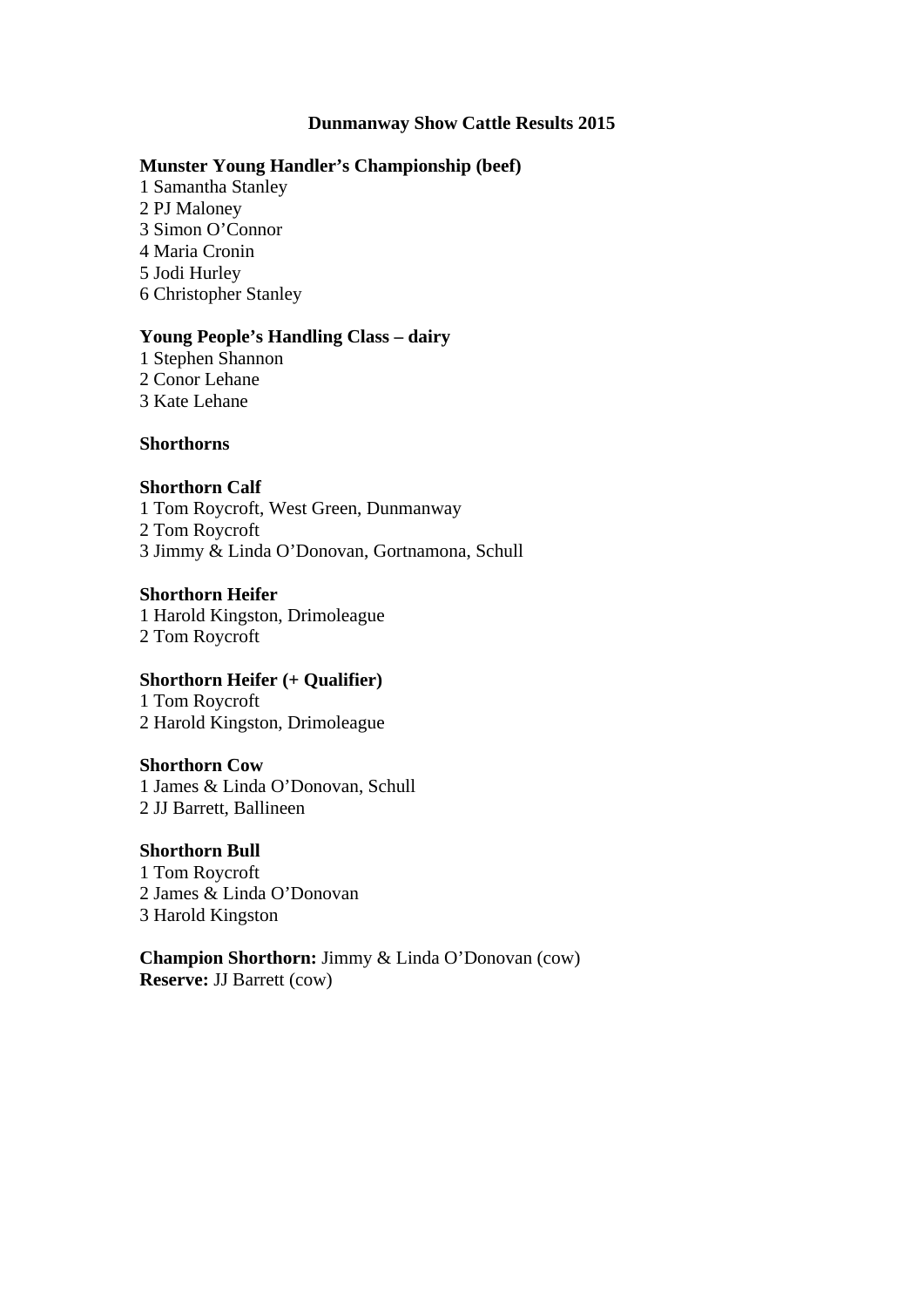#### **Jerseys**

**Jersey Calf** 1 Robert Shannon, Ballinascarthy 2 The Lehane Family, Timoleague

#### **Jersey Cow**

1 Richard & Avril Helen, Clonakilty 2 Michael Lynch, Drimoleague

**Champion Jersey:** Richard & Avril Helen, Clonakilty (cow) **Reserve:** Micahel Lynch, Drimoleague (cow)

**Friesians** 

#### Ped Friesian Heifer Calf, born on or after January 1<sup>st</sup> 2015 1 R & S Helen, Lyre, Clonakilty

## **Ped Friesian Heifer Calf, born on or after September 1st 2014**

1 R & S Helen 2 Claire Kirby, Ballinascarthy 3 The Lehane Family

#### **Ped Friesian Bull**

1 John Kelly, Tullough, Dunmanway 2 John Kelly 3 John Kelly

## Ped. Friesian Heifer born between Sept. 1<sup>st</sup> 2013 and August 31<sup>st</sup> 2014

1 Claire Kirby, Ballinascarthy 2 Michael Lynch 3 Robert Shannon, Ballinascarthy

# Ped. Friesian Cow born between Sept. 1<sup>st</sup> 2012 and August 31<sup>st</sup> 2013

1 Richard & Avril Helen, Clonakilty

#### **Ped./Non-Ped. Friesian Cow any age – Production Class**

1 R & S Helen, Lyre, Clonakilty 2 Michael Lynch 3 Robert Shannon

## **Ped. Friesian Cow born between Sept 1st 2009 and August 1st 2012**

1 Robert Shannon, Ballinascarthy

- 2 Michael Lynch
- 3 Robert Shannon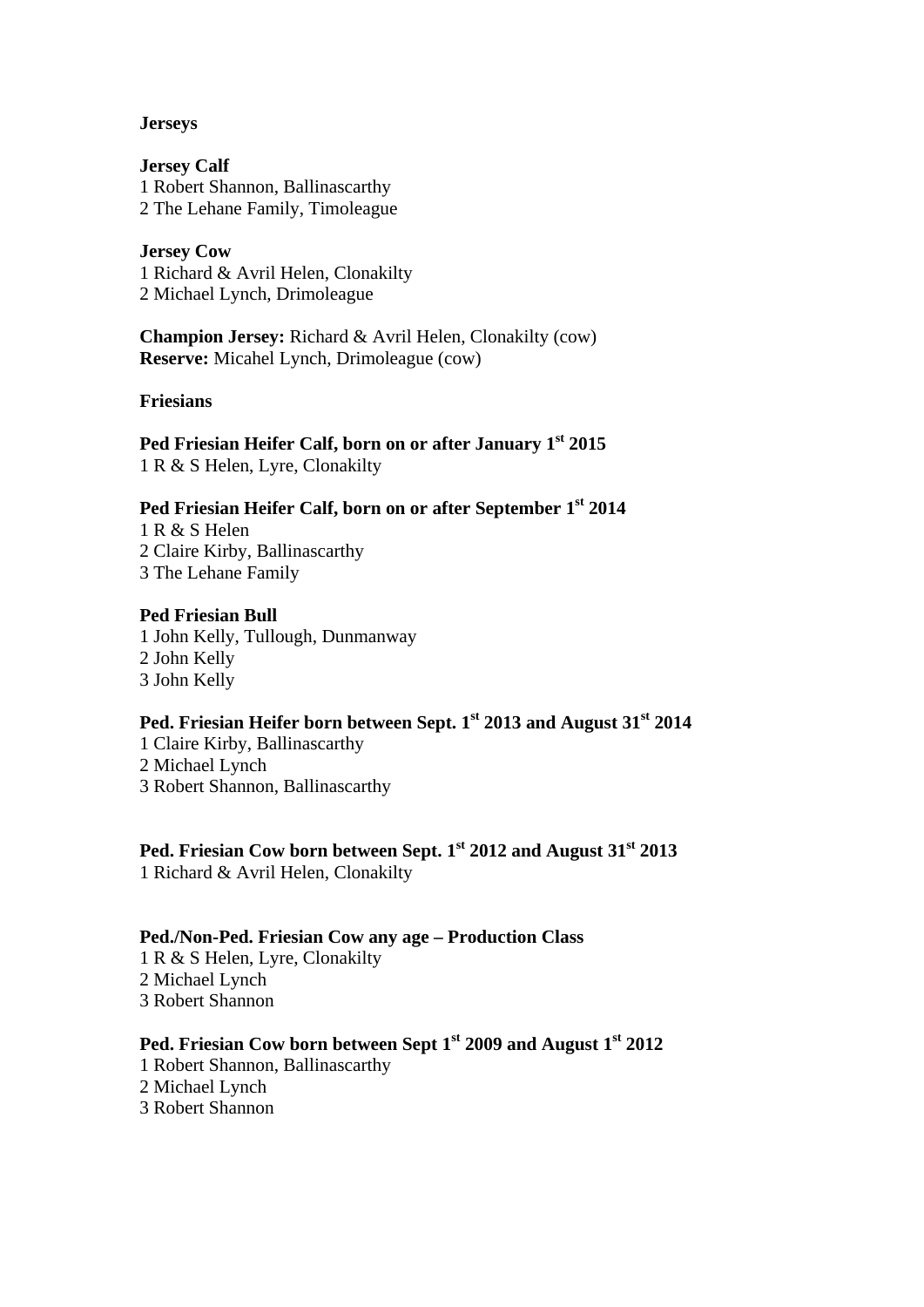## **Ped. Friesian Cow born on or before August 31st 2009**

1 Michael Lynch

## **The Munster A.I. ServicesAll Ireland E.B.I. Heifer Calf Championship**

Champion: R & S Helen, Lyre, Clonakilty Reserve: The Lehane Family, Timoleague 3 Claire Kirby (Mounteen Dominant Patsy) 4 Claire Kirby (Mounteen Guairni Nuala) 5 R&S Helen 6 Robert Shannon

## **The Carbery Milk Products All Ireland E.B.I. Cow Championship**

Champion: Robert Shannon (Ballydehob Oman Patsy) Reserve: Robert Shannon (Ballydehob Ggo Patsy) 3 R&S Helen 4 Michael Lynch 5 The Lehane Family 6 Richard & Avril Helen 7 Christopher McCarthy, Ballineen

**Champion Friesian:** R & S Helen (Eedy CIX Acclaim) **Reserve:** Michael Lynch (Lissaglen Atlas Misty)

## **Herefords**

## **Pedigree Hereford Calf born on or after January 1st 2015**

1 Tom Roycroft 2 Tom Roycroft

## **Pedigree Hereford Calf, female, born on or after Sept. 1st 2014**

1 Anthony McCarthy, Banteer 2 Tom Roycroft 3 Tom Roycroft

## Pedigree Hereford Calf, male, born on or after Sept. 1<sup>st</sup> 2014

1 Micheál O'Leary, Dunmanway 2 Tom Roycroft 3 Mary Pat Dinneen

## **Pedigree Hereford Heifer**

1 Tom Roycroft 2 James Kingston, c/o Finbarr Walsh, Riverstick

## **Pedigree Hereford Cow**

1 Mary Pat Dinneen 2 Tom Roycroft 3 Ronan McCarthy, Gloun North, Dunmanway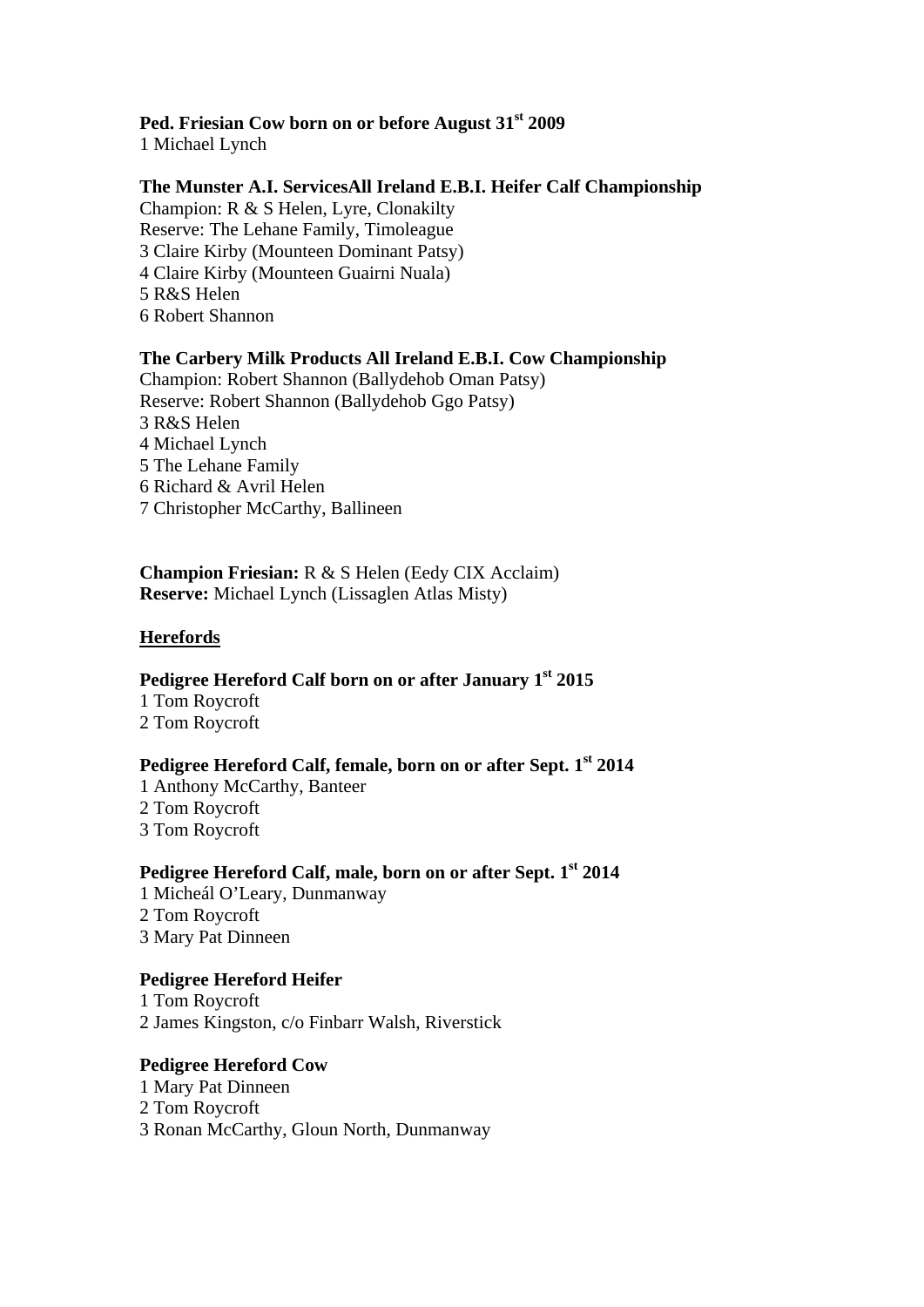#### **Pedigree Hereford Bull**

1 Tom Roycroft 2 JJ Barrett

**Champion Hereford:** Tom Roycroft (Bull) **Reserve:** Mary Pat Dinneen (Cow)

## **Simmentals**

## **Ped. Simmental Calf, female, born after Aug 1st 2014**

1 Keith Vickery, Rosscarbery 2 Gordon & Susan Salter, Mohona, Dunmanway 3 Tony O'Leary, Ballincollig

# Ped Simmental Calf, male, born after Aug 1<sup>st</sup> 2014

1 Adrian Bateman, Riverstick 2 Keith Vickery, Rosscarbery

3 Noel Jagoe, Drinagh

## **Ped Simmental Calf, born after Dec 1st 2014**

1 Tony O'Leary 2 Keith Vickery 3 Noel Jagoe

## **Ped. Simmental female, born before August 1st 2012 and before July 31st 2014**

1 Gordon & Susan Salter, Dunmanway 2 Gordon & Susan Salter

## **Ped. Simmental Cow**

1 Gordon & Susan Salter

**Champion Simmental:** Tony O'Leary (January Calf) **Reserve:** Adrian Bateman (September Calf)

#### **Charolais**

## **Ped. Charolais Calf**

1 James & Noel McSweeney, Toames, Macroom 2 John Ward, Bantry 3 James & Noel McSweeney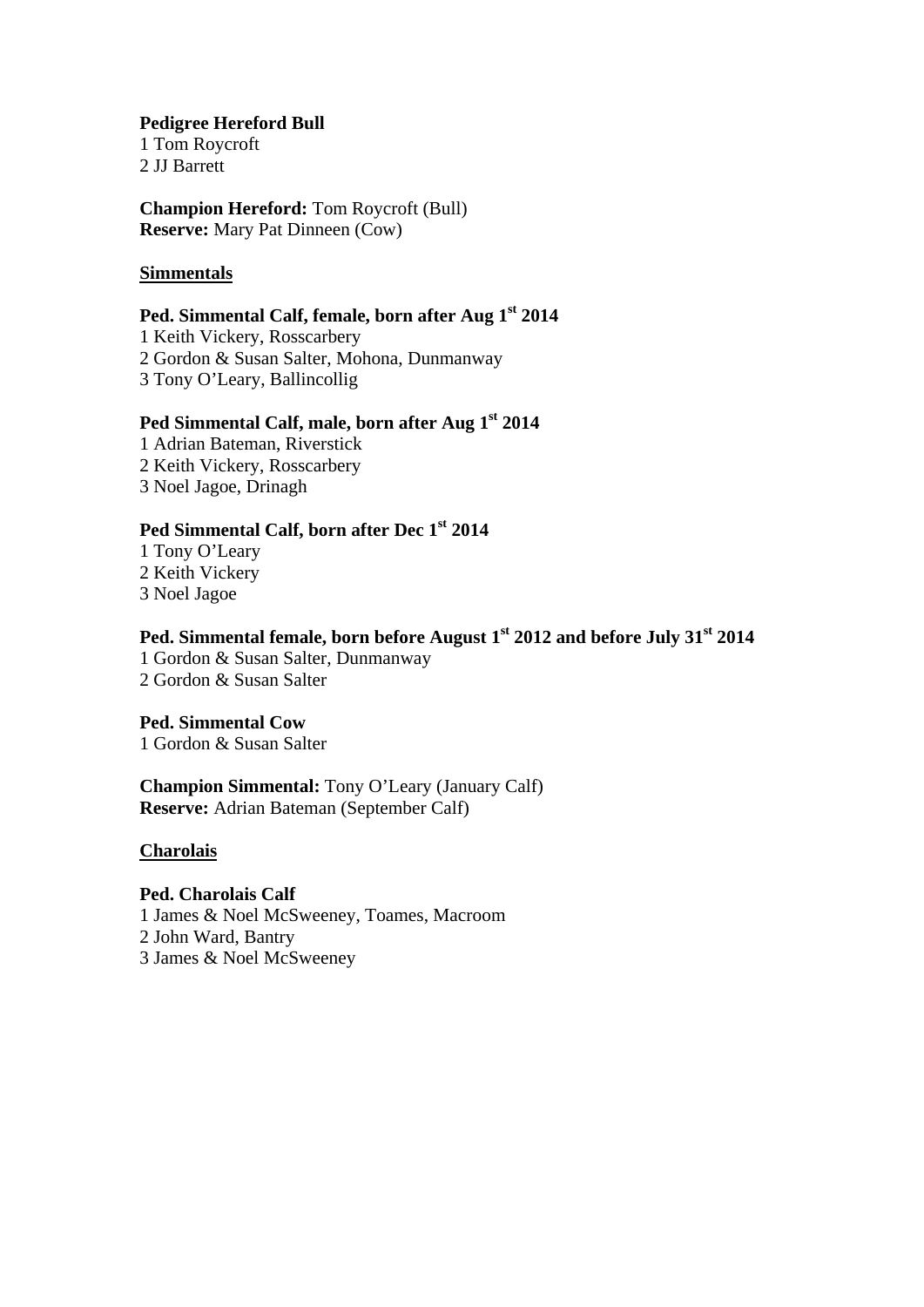#### **Limousin**

## Ped. Limousin Calf, born after Sept 1<sup>st</sup> 2014

1 Keith Vickery, Rosscarbery 2 Sean O'Sullivna, Castleisland, Co. Kerry

## **Ped. Limousin Calf born after January 1st 2015**

1 Keith Vickery 2 Sean O'Sullivan 3 Keith Vickery

# **Ped. Limousin Bull**

1 Sean O'Sullivan, Tralee 2 Keith Vickery

**Champion Limousin:** Keith Vickery **Reserve:** Sean O'Sullivan

## **Aberdeen Angus**

## **Angus Calf born on or after September 1st 2014**

1 Albert De Cogan, Castlemartyr 2 Alebert De Cogan 3 Albert De Cogam

## **Angus Heifer**

1 Eustace & Deirdre Burke, Carrigaline

#### **Angus Cow**

1 Denis Twomey, Causeway, Co. Kerry 2 Eustace & Deirdre Burke

#### **Angus Bull**

1 Albert DeCogan 2 Albert DeCogan 3 Albert DeCogan

**Champion Angus:** Albert DeCogan (bull) **Reserve:** Denis Twomey (cow)

## **Belgian Blues**

## **Ped. Belgian Blue Calf** 1 John Cahalane, Castlehaven 2 Richard & Fidelma Stanley, Knockbrown, Bandon 3 Richard & Fidelma Stanley

## **Ped. Belgian Blue Heifer**

1 Richard & Fidelma Stanley, Knockbrown, Bandon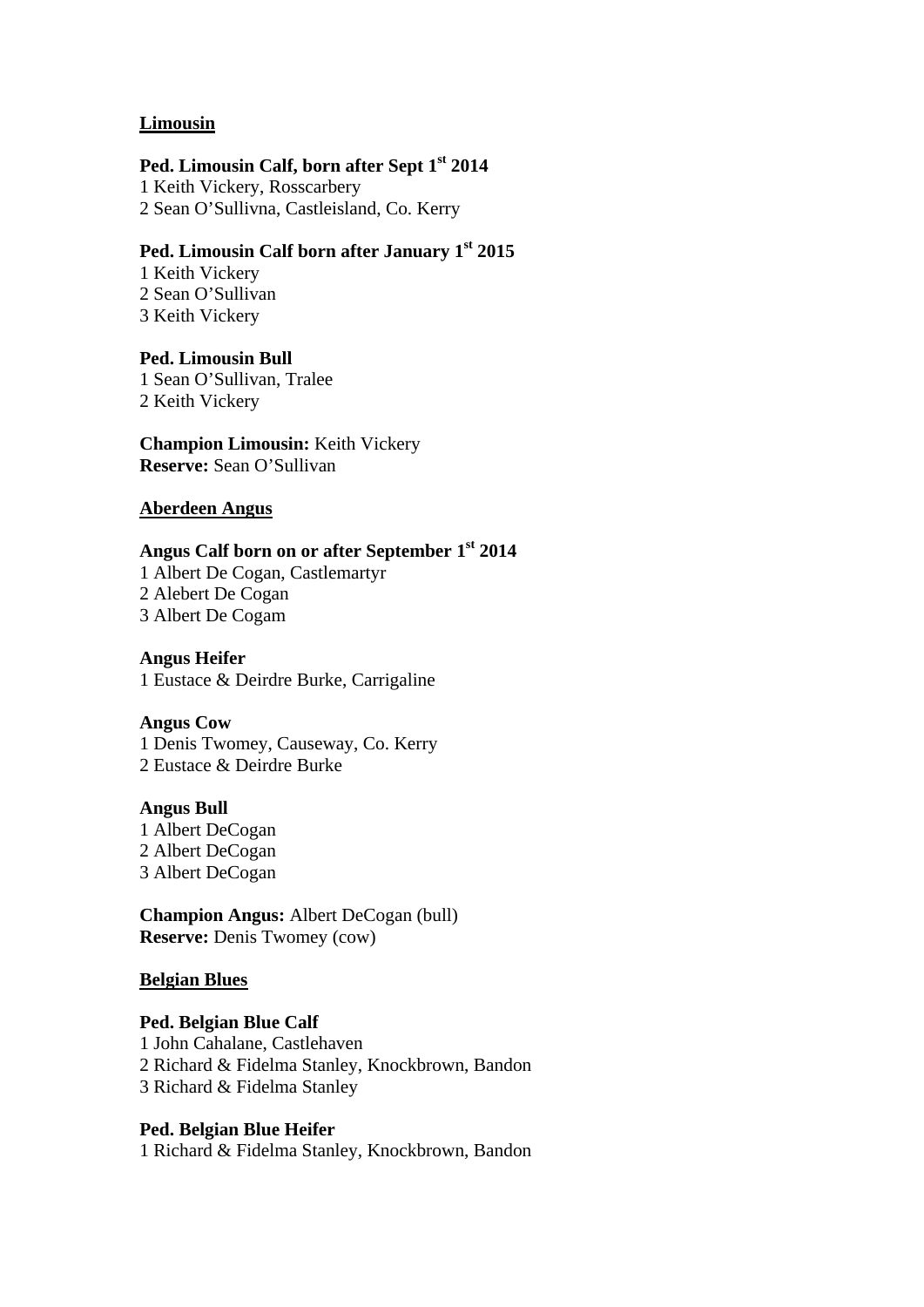#### **Ped. Belgian Blue Cow**

1 Tim O'Donovan, Gortnamuckla, Dunmanway 2 John Cahalane, Castlehaven, Skibbereen

#### **Ped. Belgian Blue Bull**

1 John Cahalane 2 Richard & Fidelma Stanley 3 Tim O'Donovan

## **Champion Belgian Blue:** Richard & Fidelma Stanley **Reserve:** Tim O'Donovan

#### **Suckler Classes**

**Cross-bred Suckling Calf** 1 Tim O'Donovan 2 Sean Lordan & Barry Deane, Drimoleage

#### **Suckler Cow with Calf at Foot**

1 Tim O'Donovan 2 Gordon & Susan Salter

#### **Non-Pedigree Beef**

#### **Non-Pedigree Female Calf – September**

1 Tim O'Donovan 2 Tim O'Dovovan 3 Michael J Collins, Drimoleague

## **Non-Pedigree Male Calf born after September 1st 2014**

1 Simon O'Connor, Kenmare 2 Sean Lordan & Barry Deane 3 Maria Cronin

## **Non-Pedigree Female born before August 31st 2014**

1 John Cullinane, Ballineen 2 Darragh Sheehy, Highfield, Baltimore 3 James & Noel McSweeney, Toames

## **Non-Pedigree Male born before August 31st 2014**

1 John Cullinane, Ballineen 2 Sean Lordan & Barry Deane 3 Keith Vickery

#### **Pedigree or Non-Pedigree January Calf**

1 Tim O'Donovan 2 Sean Lordan & Barry Deane 3 Keith Vickery